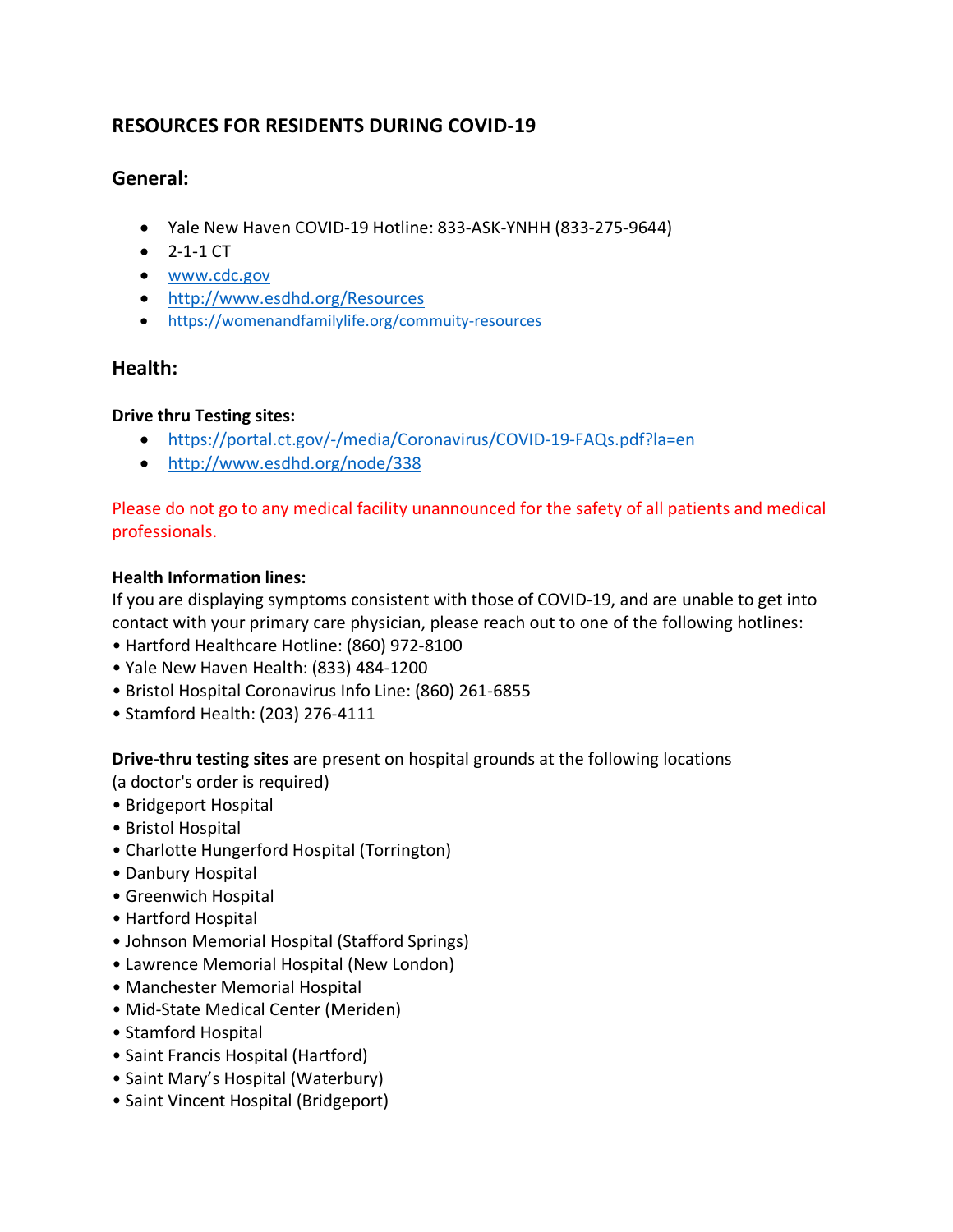- Waterbury Hospital
- Yale-New Haven Hospital

#### **COVID-19 Pregnancy and Breast-feeding:**

https://www.cdc.gov/coronavirus/2019-ncov/need-extra-precautions/pregnancybreastfeeding.html

#### **Food:**

- https://uwc.211ct.org/categorysearch/food/
- https://www.foodpantries.org/st/connecticut
- Applications for Food Stamps (SNAP) are available at www.connect.ct.gov/access/uso/access/Home.jsp or by calling 2-1-1
- http://www.ctfoodbank.org/get-help/connecticut-food-banks-mobile-pantryschedule/
- East Haven Food Pantry Curbside pickup only. For East Haven residents. Hours of operation are Tues/Thurs 9-11 and Sat 10-12. Located at 39 Park Pl (Christ in the Epiphany Church on across from the EH Green).
- https://www.branford-ct.gov/departments/senior-center
- CT National School Lunch Program free meals for children during school closures https://portal.ct.gov/SDE/Nutrition/National-School-Lunch-Program
- Extra SNAP Benefits in April https://portal.ct.gov/dss/SNAP/Supplemental-Nutrition-Assistance-Program---SNAP

### **Shelter:**

- http://211.org/services/covid19#Resources
- https://www.homelessshelterdirectory.org/cgibin/id/city.cgi?city=New%20Haven&state=CT
- CT Fair House Center https://www.ctfairhousing.org

### **Financial:**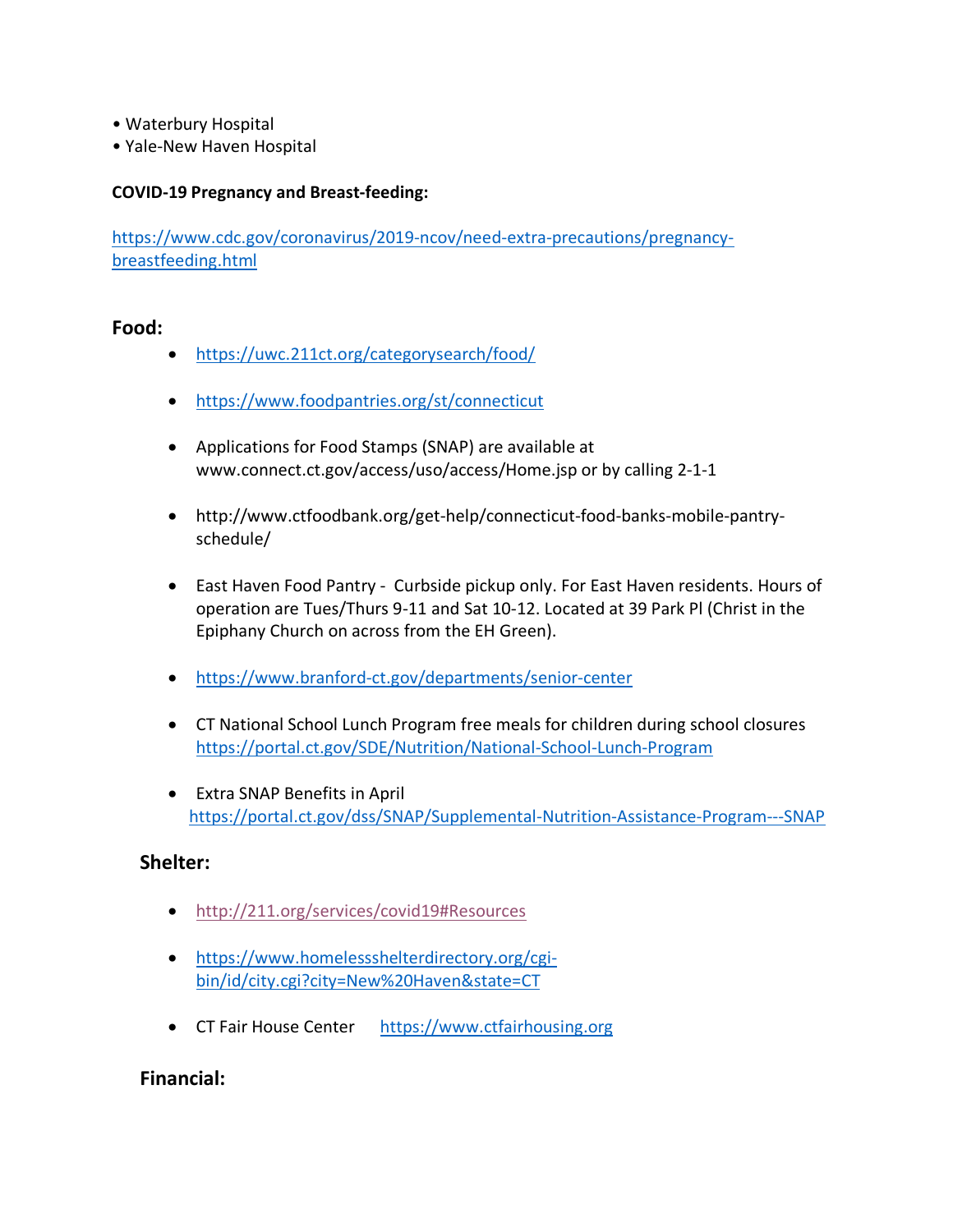- United Way Community Relief Fund 866-211-9966
- Providing assistance for rent, bills, utilities, emergency child care and food
- Apply for unemployment benefits (expanded)
- http://www.ctdol.state.ct.us/UI-OnLine/index.htm
- **Unemployment Insurance Provisions in the Coronavirus Aid, Relief, and Economic Security (CARES) Act - National Employment Law Project:**

https://www.nelp.org/publication/unemployment-insurance-provisionscoronavirus-aid-relief-economic-security-cares-act/

### • **COVID-19 Cash Assistance Application**

An individual must live or work in Guilford/Branford and demonstrate need due to the impact of COVID-19. Examples include but are not limited to: an individual tested positive and can't work, loss of work or reduced work hours, loss of childcare, need to care for a loved one, etc. https://womenandfamilylife.org/responsefund-application

## **Insurance:**

https://www.connect.ct.gov/access/accessLogout?fwlat=1382490866023

### **Health Insurance for the uninsured**

New Special Enrollment Period Who's Eligible: ONLY qualified individuals who are Uninsured, lawfully present and not incarcerated. When can I enroll: From March 19, 2020 through April 17, 2020. How can I enroll: PHONE ONLY: 1-855-365-2428 (TTY: 1-855-789-2428) 8AM – 5PM | Monday – Friday

## **Mental Health:**

- https://mailchi.mp/afsp/2019-end-of-year-2268104?e=dad6ce242b
- EAP: HealthcareEAP.com or call 800-252-4555 or 800-225-2527
- www.centerfordiscovery.com
- Relaxation Videos in English and Spanish
- https://www.youtube.com/watch?v=SEfs5TJZ6Nk&feature=emb\_title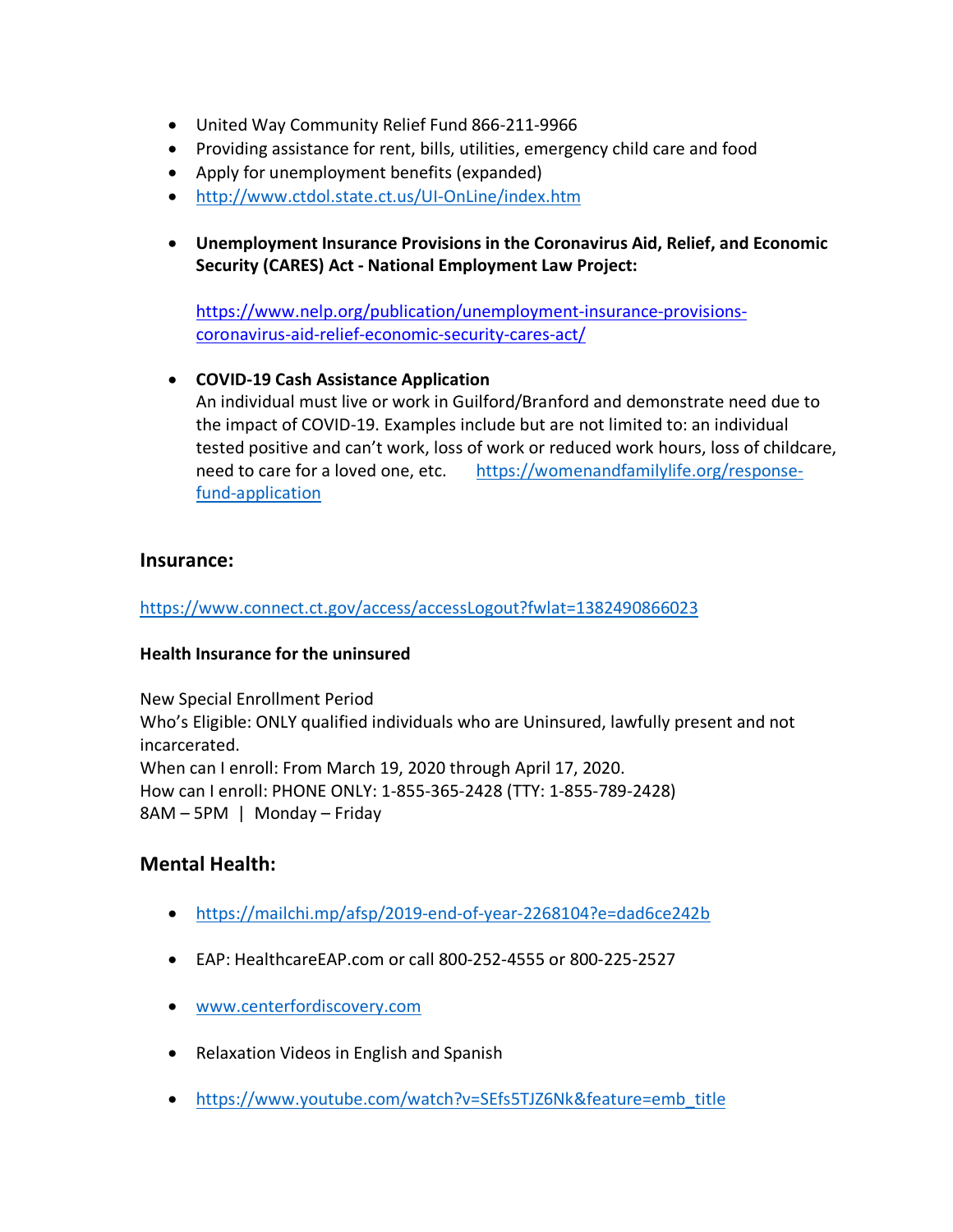- https://www.youtube.com/watch?v=sgJCs2B12YE
- Text SHARE to 741741 for free, 24/7 support from the Crisis Text Line.
- AA meetings online
	- o https://highwatchrecovery.org/aa-online/
- https://www.scientificamerican.com/article/how-to-prevent-loneliness-in-a-time-ofsocial-distancing/

### **Utilities:**

Wireless/Internet Providers/Services and Information (visit websites for full details)

**Cricket Wireless:** Reconnection fees waived. To qualify, call 1-800-CRICKET.

**Comcast Xfinity:** Will not disconnect/add late fees for customers who contact company and explain their situation. Customers will have unlimited data for 60 days. Xfinity Wi-Fi hotspots free for anyone.

**Comcast Internet Essentials:** Comcast is increasing access to and speed of its "Internet Essentials" low-Income Internet service. Eligible applicants can receive two free months' service (\$9.95/month). You can apply if: You are eligible for public assistance programs (e.g., Medicaid, SNAP, SSI, etc.) Live in a city or town served by Comcast Haven't subscribed to Comcast Internet within the last 90 days Have no outstanding debt to Comcast less than one year old. For more information, call 1-885-8-INTERNET (1-855-846-8376) or apply online at www.InternetEssentials.com

**AT&T:** won't terminate service/charge late fees for wireless, home phone or broadband residential or small business customers for next 60 days. Public Wi-Fi hotspots open to any American. Consumer home internet wireline customers will receive unlimited internet data. Qualified "limited income households" will be able to pay \$10/month for internet access. Verizon Wireless: will waive late fees for residential and small business customers affected by COVID-19.

**T-Mobile**: Customers can set up a payment arrangement online. Customers will receive unlimited cellphone data for the next 60 days, except for roaming. Sprint: For next 60 days, waiving late fees; not stopping service for those unable to pay bills.

### **Public Utilities (visit websites for full details**)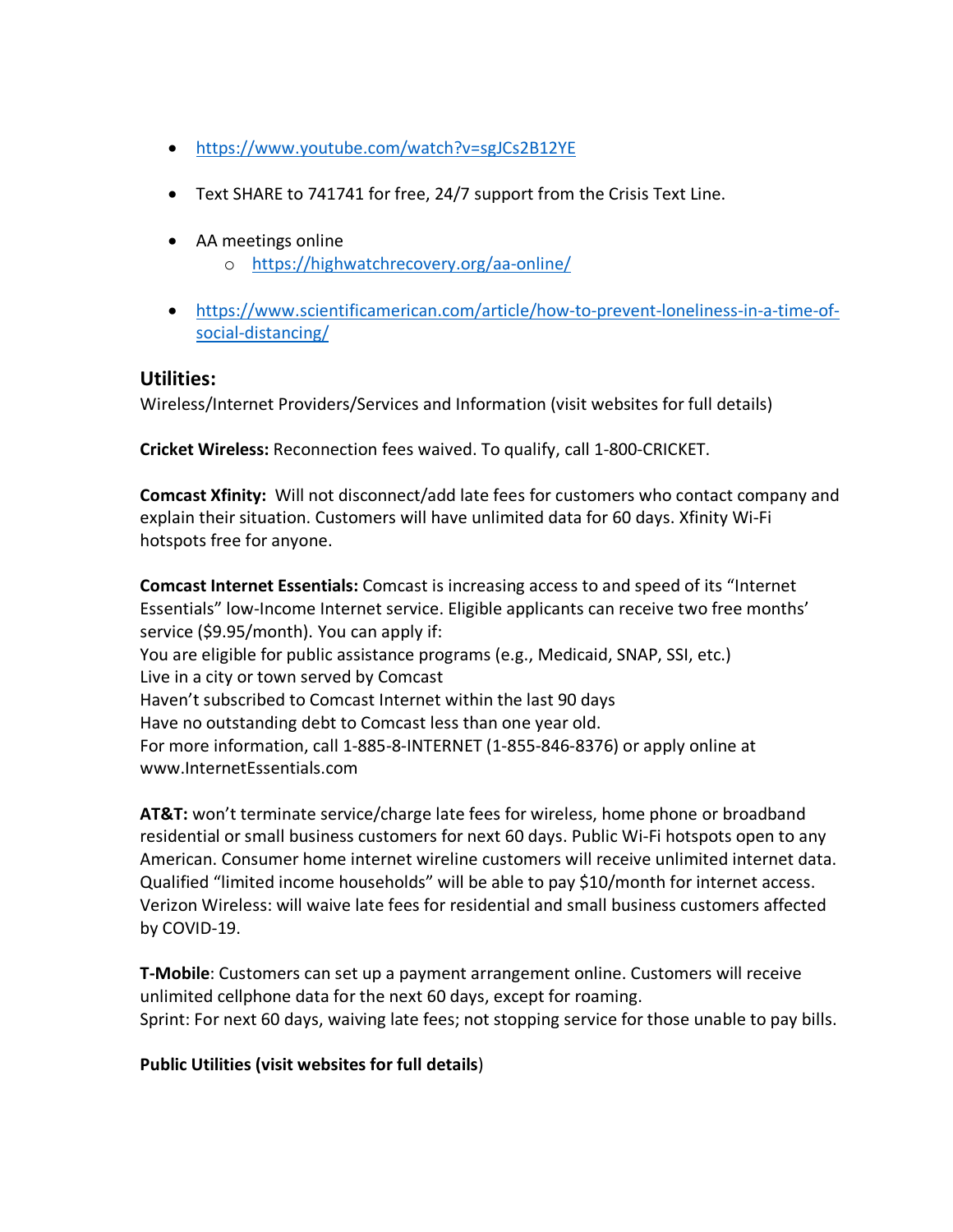**United Illuminating**: Implementing plans to maintain safe, reliable service.

Digital tools:

(1) Download mobile app at App Store and Google Play to view/pay bill and view outage info;

- (2) self-service: 800.722.5584, 24/7 to pay bill, check account balance, etc.;
- (3) Use website to pay bill, view outage info, start new service, enroll in eBill, etc.;
- (4) if concerned about paying bill, call 800.722.5584 M-F, 7am-7pm.

**Southern CT Gas Company**: Implementing plans to maintain safe, reliable service. Digital tools:

- (1) Download mobile app at App Store and Google Play to view and pay your bill.
- (2) Self-service: call 800.659.8299, 24/7 to pay bill, check account balance, etc.;
- (3) Use website to pay bill, start new service, enroll in eBill, etc.
- (4) If concerned about paying bill, call 800.659.8299 M-F, 8am- to 6:30pm.

**Eversource:** Suspending disconnections for nonpayment; assisting with financial programs e.g., payment plan). Customers can download mobile app to check account, pay bill, etc. Customer service: -800-286-2000.

**Note:** Be aware of possible "scams" related to current health crisis. Beware of calls threatening to disconnect utility service, demanding payment via unusual means, requesting personal information, etc. Visit www.eversource.com for guidance and questions.

# **FOR CHILDREN**

**Free access to math, science, english, arts & music https://www.brainpop.com/** 

# **Free abc mouse (school code needed)**

**https://www.abcmouse.com/Redeem** 

# **Resources for reading**

**https://www.startwithabook.org/great-kids-books** 

## **Mindfulness yoga for children**

**https://www.youtube.com/user/CosmicKidsYoga**

**Free children audio books** 

**https://www.wsbtv.com/news/trending/audible-offering-free-audiobookskids-during-coronavirus-crisis/XX6LXBD7SNDR3IH4GEG3YBJHL4/**